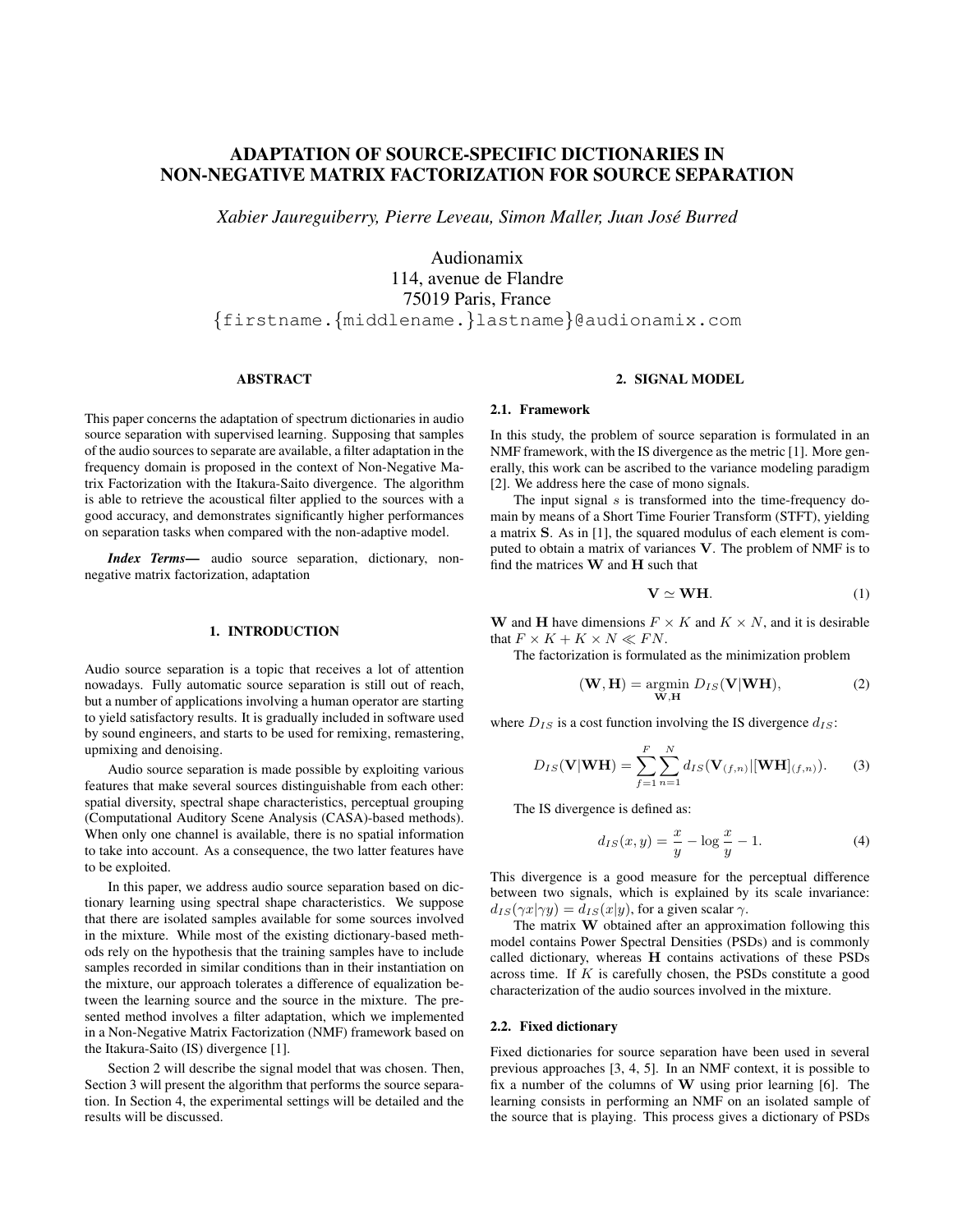that can be used as a dictionary for the extraction. However, when the recording conditions of the mixture differ from the ones of the learning sources, the performance of such an approach is limited. This problem is addressed here with a filter adaptation strategy.

### 2.3. Filter on fixed dictionary

Adaptation of a linear filter applied to a dictionary is a relevant feature for source separation with fixed dictionaries. Indeed, a large part of the differences between various recording conditions and various instruments of a given class can be represented by an acoustical filter. Adapting an acoustical filter for source separation with fixed dictionaries has been proposed in [7] in the context of Gaussian Mixture modeling (GMM) of source PSDs. A similar approach has been developed in [8] where filters are learned to model convolutive mixtures prior to the estimation of activations H. Here, we investigate the use of acoustical filter adaptation in an NMF with the IS divergence (IS-NMF) to take into account the acoustical differences between learning and separation steps for given source signals. In particular, we will discuss two different ways of learning the dictionary.

In the frequency domain and for a given source  $i$ , such a filter  $g_i$  multiplies each PSD of a given source, giving the following new source-wise variance approximation:

$$
\mathbf{V}_i \simeq \text{diag}(\mathbf{g}_i) \mathbf{W}_i \mathbf{H}_i, \tag{5}
$$

where diag( $g_i$ ) is a diagonal matrix with  $g_i$  as the diagonal vector.

The total variance  $V = |S|^{2}$  (the  $x$  operator denotes elementwise power) of the mixture being:

$$
\mathbf{V} = \sum_{i=1}^{I} \mathbf{V}_i \simeq \mathbf{D} = \sum_{i=1}^{I} \text{diag}(\mathbf{g}_i) \mathbf{W}_i \mathbf{H}_i, \tag{6}
$$

where  $D$  is the estimated variance of the signal (sum of all the source variance models).

Using this formalism for every source in the signal, two different usage modes can be devised:

- W<sub>i</sub> is fixed, in which case the filter  $g_i$  can be either a free or a fixed vector with unit components (equivalent to a unit gain,  $diag(\mathbf{g}_i) = \mathbf{I}$ ).
- $W_i$  is free, in which case integrating the filter  $g_i$  is of no use since it adds a useless frequency indeterminacy.

These models will be illustrated in section 4.

# 3. ALGORITHM

### 3.1. Original algorithm for IS-NMF

To solve the IS-NMF factorization, we choose to work with the multiplicative update algorithm [9]. For a model  $V \simeq WH$ , the update rules are:

$$
\mathbf{H} \leftarrow \mathbf{H} \cdot * \frac{\mathbf{W}^T((\mathbf{W}\mathbf{H})^{-2} \cdot * \mathbf{V})}{\mathbf{W}^T(\mathbf{W}\mathbf{H})^{-1}} \tag{7}
$$

and

$$
\mathbf{W} \leftarrow \mathbf{W}.\ast \frac{((\mathbf{W}\mathbf{H})^{-2}.\ast \mathbf{V})\mathbf{H}^T}{(\mathbf{W}\mathbf{H})^{-1}\mathbf{H}^T}
$$
(8)

where  $\cdot$  denotes element-wise multiplication, and  $\frac{A}{B}$  denotes element-wise division. These update rules are iterated until a maximum number of iterations  $N_{it}$  is reached.

### 3.2. Algorithm for fixed dictionary and free filter

The proposed algorithm is a multiplicative gradient algorithm. The update rule for  $H_i$  is the following:

$$
\mathbf{H}_{i} \leftarrow \mathbf{H}_{i} \cdot * \frac{(\text{diag}(\mathbf{g}_{i})\mathbf{W}_{i})^{T}\mathbf{D}^{-2} \cdot * \mathbf{V}}{(\text{diag}(\mathbf{g}_{i})\mathbf{W}_{i})^{T}\mathbf{D}^{-1}}.
$$
 (9)

To obtain the update rule for  $g_i$ , the cost function has to be derived as a function of this variable. Then, the ratio between the positive part  $P$  and the negative part  $Q$  of this derivative is computed, then multiplied by the previous value of  $g_i$ . This yields:

$$
P(f) = \sum_{n} (\mathbf{V}_{(f,n)} \cdot * [\mathbf{W}_i \mathbf{H}_i]_{(f,n)} \cdot / \mathbf{D}_{(f,n)}^2)
$$
(10)

$$
Q(f) = \sum_{n} ([\mathbf{W}_i \mathbf{H}_i]_{(f,n)} \cdot / \mathbf{D}_{(f,n)}) \tag{11}
$$

$$
\mathbf{g}_i \leftarrow \mathbf{g}_i. * (P./Q) \tag{12}
$$

where  $\frac{1}{4}$  denotes the element-wise division. To avoid scale indeterminacies, the filter is normalized to unit energy, the gain information being stored in H.

Considering several sources than can have an adapted filter or not, and a free PSD or a fixed learned one, the problem can be solved with Algorithm 1.

| Algorithm 1 IS-NMF with source-specific filter adaptation |  |  |  |
|-----------------------------------------------------------|--|--|--|
|-----------------------------------------------------------|--|--|--|

|                    | <b>Require:</b> V, IsTheFilterToUpdate_i $\forall i$ , IsTheDictionaryToUp- |  |
|--------------------|-----------------------------------------------------------------------------|--|
| date i $\forall i$ |                                                                             |  |

- 1: % Initialize the matrices for each source
- 2: for  $i = 1$  to  $i = I$  do
- 3: initialize the filter  $g_i$  with ones
- 4: initialize the PSDs  $W_i$  with learning or with random values
- 5: initialize the activations  $H_i$  with random values
- 6: end for
- 7: % Perform the factorization
- 8: for  $n_{it} = 1$  to  $n_{it} = N_{it}$  do
- 9: for  $i = 1$  to  $i = I$  do
- 10: **if** IsTheFilterToUpdate i then
- 
- 11:  $\mathbf{g}_i \leftarrow \mathbf{g}_i \cdot * \frac{\sum_i (\mathbf{V} \cdot * (\mathbf{W}_i \mathbf{H}_i) \cdot / \mathbf{D} \cdot 2}{\sum_i (\mathbf{W}_i \mathbf{H}_i \cdot / \mathbf{D}))}$
- 12: end if
- 13: **if** IsTheDictionaryToUpdate\_i then

14: 
$$
\mathbf{W}_i \leftarrow \mathbf{W}_i \cdot * \frac{(\mathbf{D}^{1-2} \cdot \mathbf{x}) \mathbf{H}_i^T}{\mathbf{D}^{1-1} \mathbf{H}_i^T} \text{ % here } \text{diag}(\mathbf{g}_i) = \mathbf{I}
$$

- i 15: end if
- 16:  $\mathbf{H}_i \leftarrow \mathbf{H}_i \cdot * \frac{(\text{diag}(\mathbf{g}_i)\mathbf{W}_i)^T \mathbf{D}^{(-2)} * \mathbf{V}}{(\text{diag}(\mathbf{g}_i)\mathbf{W}_i)^T \mathbf{D}^{(-1)}}$

```
(\overline{\text{diag}(\mathbf{g}_i)\mathbf{W}_i)^T \mathbf{D}^{(-1)}}
```
17: end for

```
18: end for
19: return \mathbf{g}_i, \mathbf{W}_i, \mathbf{H}_i
```
#### 3.3. Learning

As stated in the previous section, the learning step can be done with several methods. In this study, we investigate two ways of learning a dictionary: one consists in performing an IS-NMF factorization with a free W (see Sect. 3.1) while the other is based on a K-means algorithm. The K-means algorithm performs a vector quantization of the squared modulus of the STFT of an input signal. It can be parameterized by K, the number of PSDs that will be kept and stored in the  $W_i$  matrix for each source. For consistency, the LBG Kmeans method [10] is used, since it relies on the IS divergence.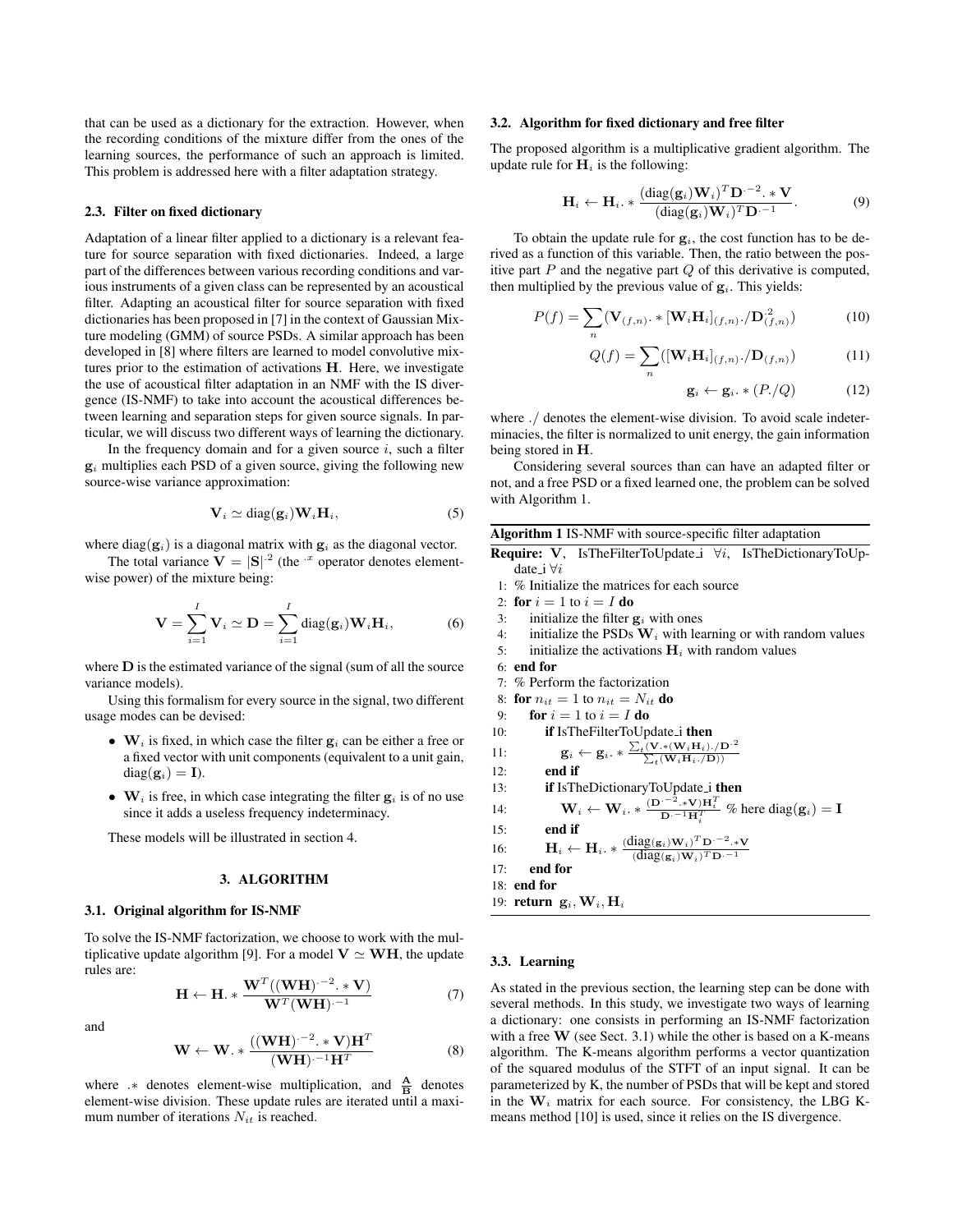### 3.4. Separation

Once each model of the source is computed, Wiener masks  $M_i$  are computed and applied to the mixture spectrogram S to obtain the source-specific spectrograms  $S_i$ :

$$
\mathbf{S}_i = \mathbf{M}_i \cdot * \mathbf{S} = (\text{diag}(\mathbf{g}_i) \mathbf{W}_i \mathbf{H}_i). / \mathbf{D}.* \mathbf{S}.
$$
 (13)

The temporal signals  $s_i$  of each source are then computed by performing an overlap-add operation from  $S_i$ .

# 4. EXPERIMENTS

This section presents the results obtained with the proposed system. We first validate the signal model with synthetic data, then we show results on real musical instruments. All measurements were obtained with the BSS\_EVAL toolbox [11]. Separation sound examples are available online<sup>1</sup>.

# 4.1. Validation

The goal of this step is to validate the filter which is estimated thanks to the update rule (8). Our synthetic database is composed of two pieces of music with original separated tracks. Beforehand, one of the tracks of each piece has been filtered with different types of designed filters (a multi-notch filter and a high-pass one), then mixed with its accompaniment made of all other separated tracks. The test aims at isolating the filtered track from the accompaniment thanks to two source models:

- one for the filtered track, which consists of a fixed dictionary previously learned from the non-filtered corresponding track and a filter to be estimated,
- another for the rest of the mix, which consists of a fixed dictionary learned from the original accompaniment track and without filter. In these experiments, the number of components for the accompaniment model is fixed to  $K = 45$ .

Once the separation is computed, the estimated filter can be compared to the initially designed filter. For instance, Figure 1 shows the multi-notch filter estimated with a prior dictionary learned with the IS-NMF method. Most of the frequencies are correctly estimated, except in low frequencies where a lack of data causes a mis-estimation.

All experiments have been realized with different numbers of components  $K$  for the filtered source. Table 1 gives the best results obtained with the specified value of  $K$ . These results highlight that the IS-NMF learning method always reaches better SDR (Signal To Distortion Rate), SIR (Signal to Interference Rate) and SAR (Signal to Artifact Rate) than the K-means one. Furthermore, concerning experiments with IS-NMF learning, the filter estimation always improves the separation quality (up to 6.9 dB) whereas with K-means learning, the improvement is lower and not systematic.

# 4.2. Real tests

We choose two different classes of instruments to test our approach: two polyphonic instruments, piano and guitar, and one monophonic instrument, bass<sup>2</sup>. The tracks come from real multi-track recordings, so the instruments are expected to play in synchrony and in harmony. Let us note  $S = \{\text{piano}, \text{guitar}, \text{bass}\}\$ the set of sources



Fig. 1. Example of an estimated filter with IS-NMF-based learning

| Filter                                                  | Method           |            | SDR     | SIR     | SAR    |
|---------------------------------------------------------|------------------|------------|---------|---------|--------|
| SOURCE 1: Filtered drums / SOURCE 2: Guitar             |                  |            |         |         |        |
| Multi-notch                                             | $NMF$ (K=20)     | w/o filter | 6.6     | 16.4    | 7.2    |
|                                                         |                  | w filter   | 12.9    | 27.5    | 13.1   |
|                                                         | K-means $(K=10)$ | w/o filter | $-4.1$  | $-2.3$  | 5.0    |
|                                                         |                  | w filter   | 7.1     | 12.9    | 8.6    |
| High-pass                                               | $NMF$ (K=20)     | w/o filter | 5.8     | 12.9    | 6.9    |
|                                                         |                  | w filter   | 12.7    | 26.7    | 12.9   |
|                                                         | K-means $(K=10)$ | w/o filter | $-6.6$  | $-4.2$  | 2.7    |
|                                                         |                  | w filter   | 7.0     | 13.4    | 8.4    |
| SOURCE 1: Filtered strings / SOURCE 2: Guitar and drums |                  |            |         |         |        |
| Multi-notch                                             | $NMF$ (K=10)     | w/o filter | 2.3     | 9.7     | 3.6    |
|                                                         |                  | w filter   | 3.3     | 11.4    | 4.3    |
|                                                         | K-means $(K=5)$  | w/o filter | $-3.5$  | 1.7     | 0.4    |
|                                                         |                  | w filter   | $-8.4$  | $-6.3$  | 3.1    |
| High-pass                                               | $NMF$ (K=10)     | w/o filter | 0.1     | 6.6     | 2.0    |
|                                                         |                  | w filter   | 6.1     | 16.0    | 6.6    |
|                                                         | K-means $(K=5)$  | w/o filter | $-13.0$ | $-10.7$ | 1.9    |
|                                                         |                  | w filter   | $-8.4$  | $-4.5$  | $-0.4$ |

Table 1. Results of separation of a filtered source from its accompaniment

to be studied. The training signal for each source of  $S$  is built from samples of the RWC database [12], and consists of a concatenation of all the whole range of notes of one single instrument per source. The test data is taken from a recording from which the separated tracks have been made available. For each source of  $S$ , we generate a two-source mono mixture which contains the source to separate and another available source (drums). This leads to three different tests :

- 1. Piano test. Source 1 : piano, source 2 : drums.
- 2. Guitar test. Source 1 : guitar, source 2 : drums.
- 3. Bass test. Source 1 : bass, source 2 : drums.

For each test, the learning stage is done on the source-specific training signal for source 1 ( $W_1$  is fixed). Source 2 is modeled with free PSD components ( $W_2$  is updated). Each mixture is 10 s long.

### *4.2.1. Influence of the learning method*

Again, two strategies have been studied for the learning of sourcespecific dictionaries  $W_1$ , the LBG K-means one and the IS-NMF

<sup>1</sup>http://research.audionamix.com/ssd icassp2011

<sup>&</sup>lt;sup>2</sup>Bass can be polyphonic but we only address its monophonic usage here.